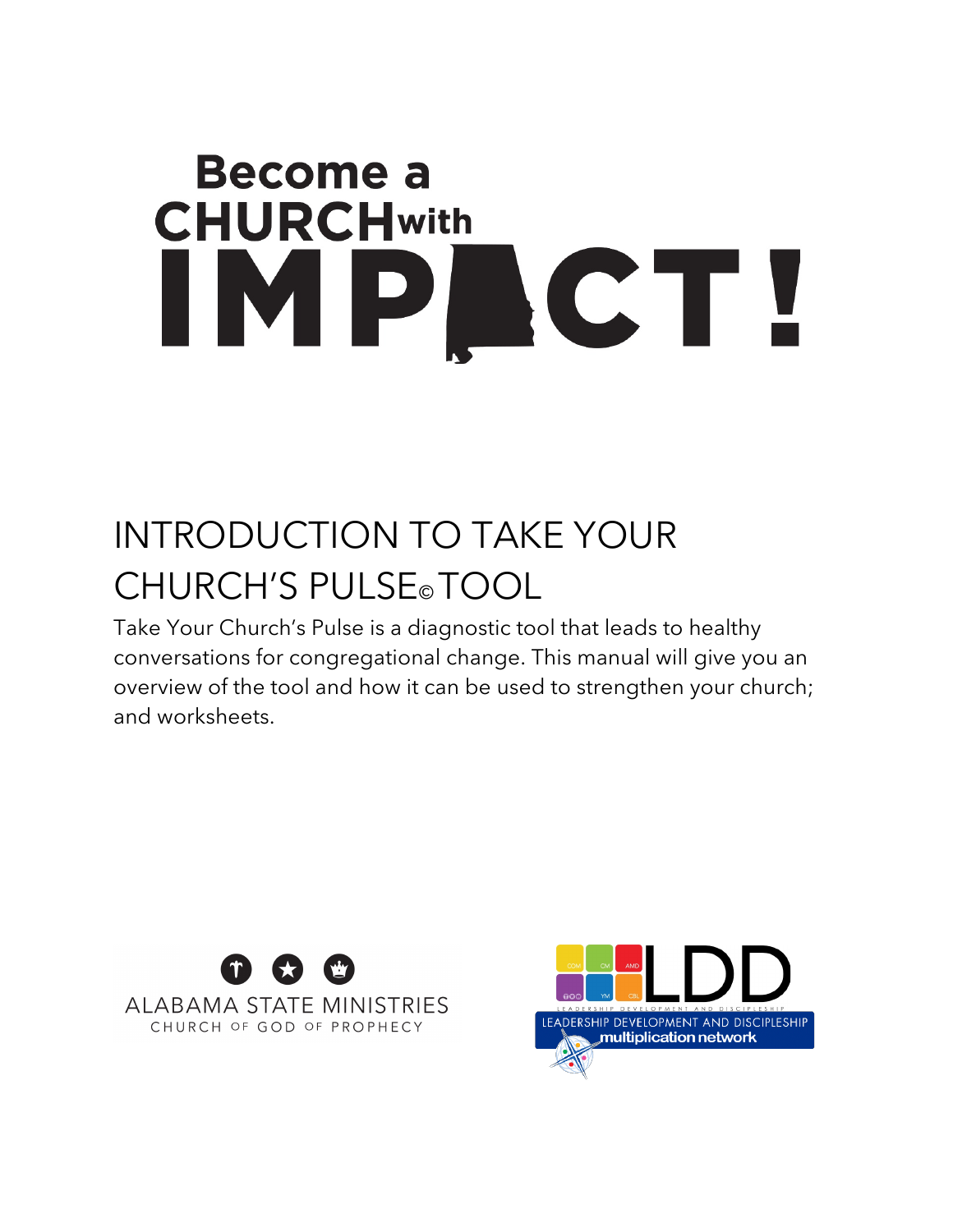### **OVERVIEW OF THE TOOL**

Take Your Church's Pulse (TYCP) is an instrument that can help you diagnose your congregation's health by evaluating several key areas of church life. It serves as a tool for self-evaluation and planning in the local church, two important processes for churches that seek both quantitative and qualitative growth. This tool can be accessed by going to the Center for Biblical Leadership website at: http://cogop.org/cbl/course-descriptions-and-resources/

In addition to serving as a measuring instrument that reveals vital information about the state of a congregation's health, the purpose of TYCP is to encourage dialogue and deep reflection among leaders, members, and pastors of local churches regarding the important elements that determine a congregation's development and health.

The following ten characteristics of a healthy church are described in the book *Take Your Church's Pulse.1* They are divided into two groups: five key commitments and five vital functions.

| <b>5 KEY COMMITMENTS</b>        | <b>5 VITAL FUNCTIONS</b>       |
|---------------------------------|--------------------------------|
| A clear and inspiring vision    | Compelling witness             |
| A mobilizing leadership         | Comprehensive discipleship     |
| A motivated ministering body    | Compassionate service          |
| Proper stewardship of resources | Caring and welcoming community |
| Integration of text and context | Dynamic worship and prayer     |

### **CHURCH LIFE: PAST, PRESENT AND FUTURE**

- A. Past: The History Timeline will help a congregation understand its past.
- B. Present: The TYCP survey will provide a picture of the present.
- C. Future: The Strategic Planning Process & Hopes and Dreams looks forward.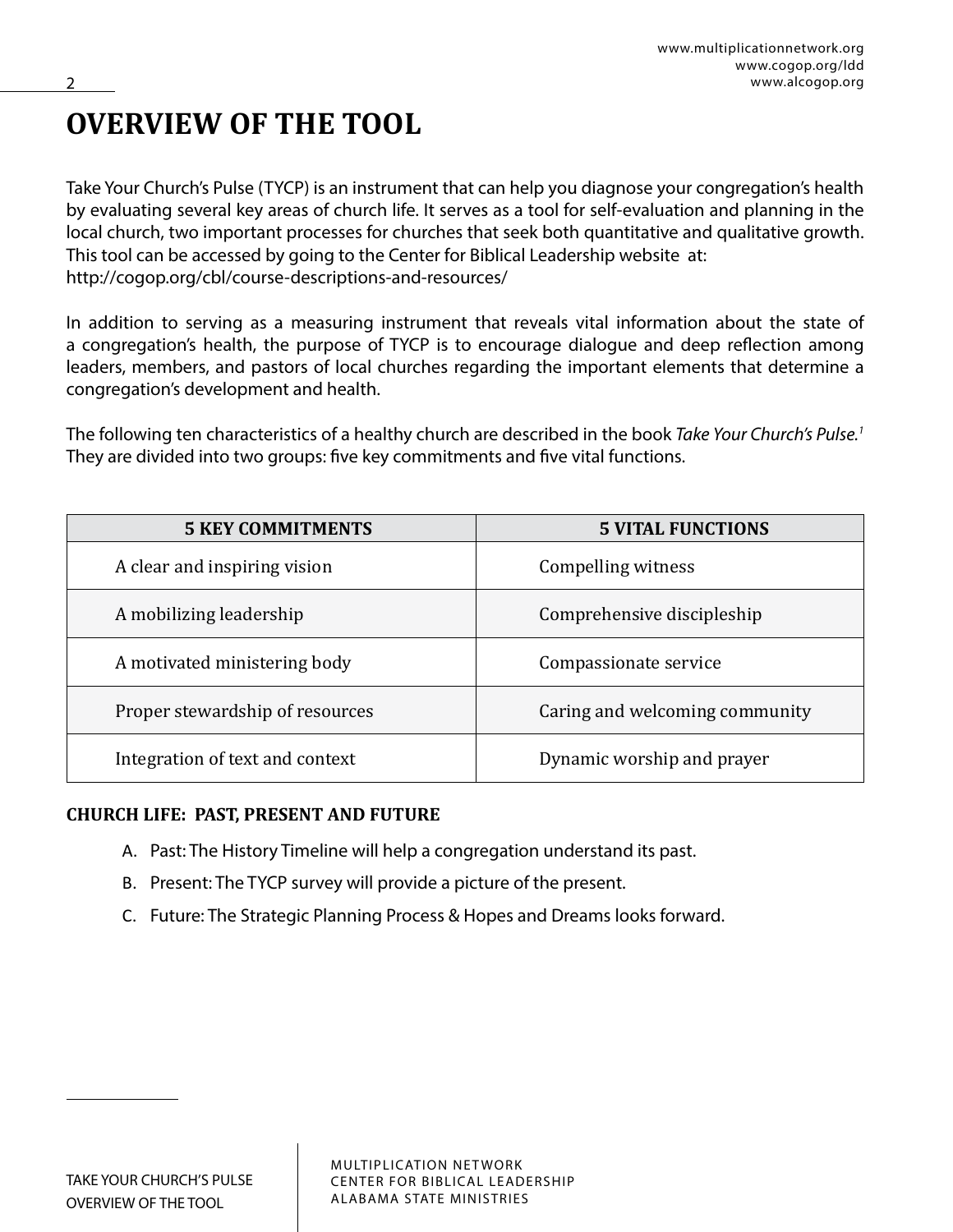# **TIMELINE** A tool to help you understand the past and have a vision for the future.

Before analyzing the results of the Take Your Church's Pulse questionnaires, it is helpful to create a timeline of your church's history. Gather your congregation's leaders together and review the history of your congregation so you can see where you are at the present. Understanding the past will also help you envision what God wants you to be and do in the future. To create the timeline we recommend putting some large sheets of paper on the walls or using a chalkboard or whiteboard. Put a long horizontal line on the paper and follow these steps:

- **1. Individually.** Ask all the participants to write down on a small sheet of paper what they believe are the most important moments in the congregation's history. Have people think about the beginnings, the transitions of leadership, successes, conflicts that left a mark on the congregation, etc. Include also events in the community or country that were significant.
- **2. Form groups of 4-7 people and share your lists in the groups.** Share your individual lists, talking about the importance of each event or person in the history of the congregation. As a group, put each important person or event on a sheet of paper  $(8\frac{1}{2} \times 11)$  sheet). These will be hung on the large timeline on the wall in step 3.
- **3. Gather the whole group together.** Put an X on the timeline on the wall to signify the start of the church. Invite people to talk about the founding of the church using the questions below. (For things far in the past, you'll need to find older people who can help you remember how the church started!)

Ask these questions about the founding of the church:

- a. What was the spirit and purpose of the church at its start?
- b. Who were the key people who started the church?
- c. What marks did the founders of the church leave on its ministry?
- d. What were the strengths and weaknesses of that time?

Put the important events and people identified by the groups on the timeline in the correct place. If different groups mention the same things, put the papers on top of each other on the same part of the timeline. Examples of items for the timeline:

Changes of pastor Times of growth or decrease Changes in location or construction Key people, etc. Changes in name or council Changes in the community or country Changes in leadership **Divisions**, debates, conflicts,

controversies, etc.

Answer the following questions for each event:

- a. What was the importance of this event for the congregation?
- b. What marks did that event leave on the ministry of the church?
- c. What were the strong points and weak points of that time?

After you have placed the events on the timeline, put a "P" to indicate the present and use these questions to describe what the church is like in the present.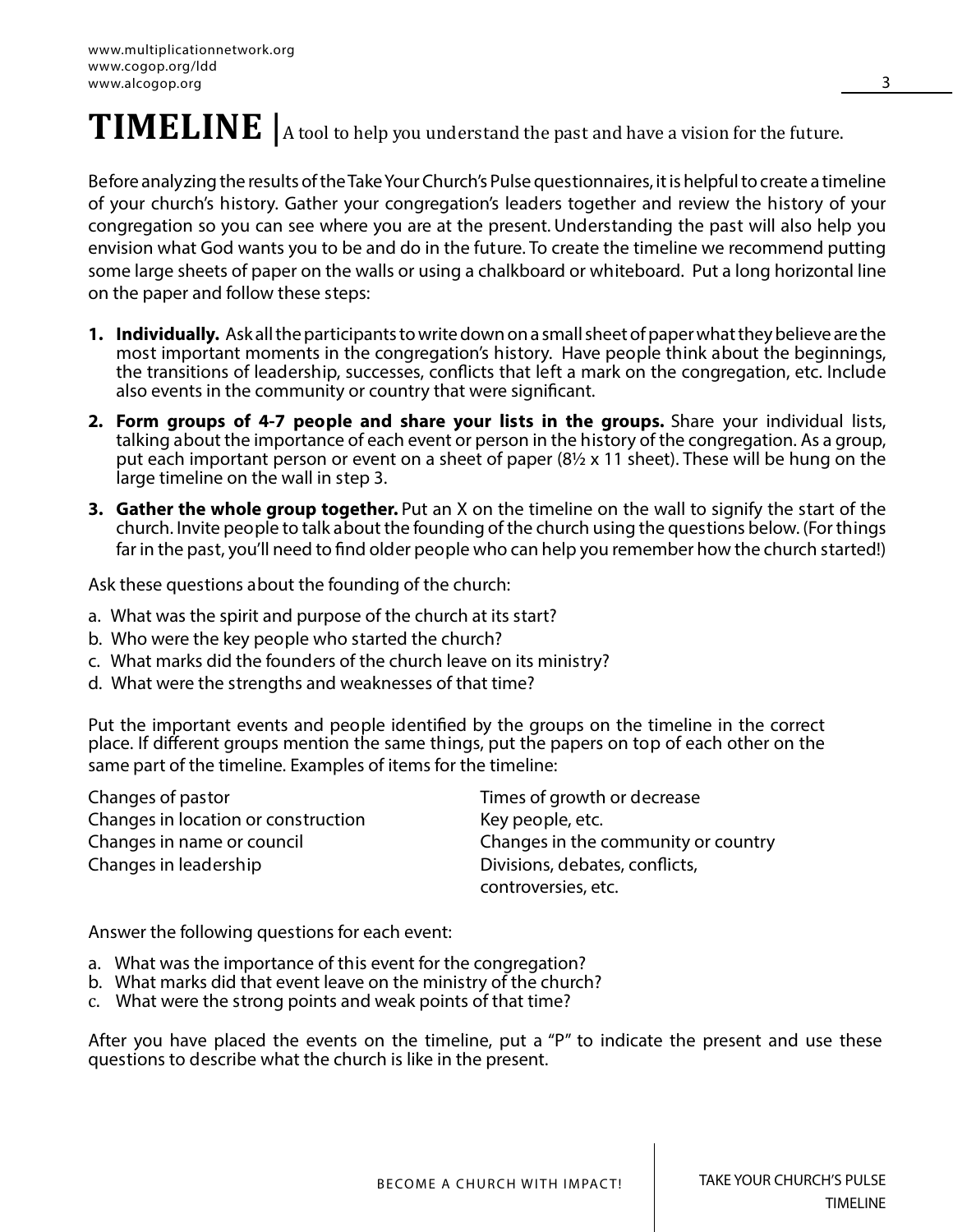Answer these questions:

- a. How has the past influenced who we are today?
- b. What aspects of the past do we want to celebrate and continue?
- c. What aspects of the past require healing and reconciliation?
- d. What aspects of the past do we want to leave behind and change?

Celebrate the good aspects of your congregation's history and God's faithfulness to the church. Pay attention to the good parts as much as to the painful parts of the church's past. Both are important.

Spend time in prayer: thank God for what He has done in and through your congregation in the past; confess sins that you have become aware of in the congregation's life; ask God to bless the evaluation process (Take Your Church's Pulse Questionnaires) so you can work toward an even better future for His glory. You can pray in small groups first and then as a whole group.

Finish this process by answering these questions. Be sure to record your answers so they can be used in the strategic planning process that follows the Take Your Church's Pulse Evaluation process.

- a. When we look toward the future, what do we see? What do you think God wants us to be or do?
- b. What obstacles do we have?
- c. What institutional factors (of the church) should we take into consideration?
- d. What contextual factors (of the community) should we take into consideration?
- e. What advantages and resources do we have?



### **Example of the "New Jerusalem Church"**

### x

| 1985                                        | 1990                                 | 1998                                                                                                                                 | 2005                                                            | 2008                |
|---------------------------------------------|--------------------------------------|--------------------------------------------------------------------------------------------------------------------------------------|-----------------------------------------------------------------|---------------------|
| Founding of the<br>church by Rev.           | Construction &<br>accelerated growth | Conflict over<br>music styles                                                                                                        | Stability and<br>reconciliation                                 | Rev. Henderson dies |
| Henderson<br>Urban area with<br>much growth | Over 200 people in<br>attendance     | 11 families leave.<br>with the co-pastor,<br>Rev. Burton<br>Some important<br>factories close<br>Difficult economy<br>for the church | Little growth in the<br>church<br>Evaluation of the<br>ministry |                     |

MULTIPLICATION NETWORK CENTER FOR BIBLICAL LEADERSHIP ALABAMA STATE MINISTRIES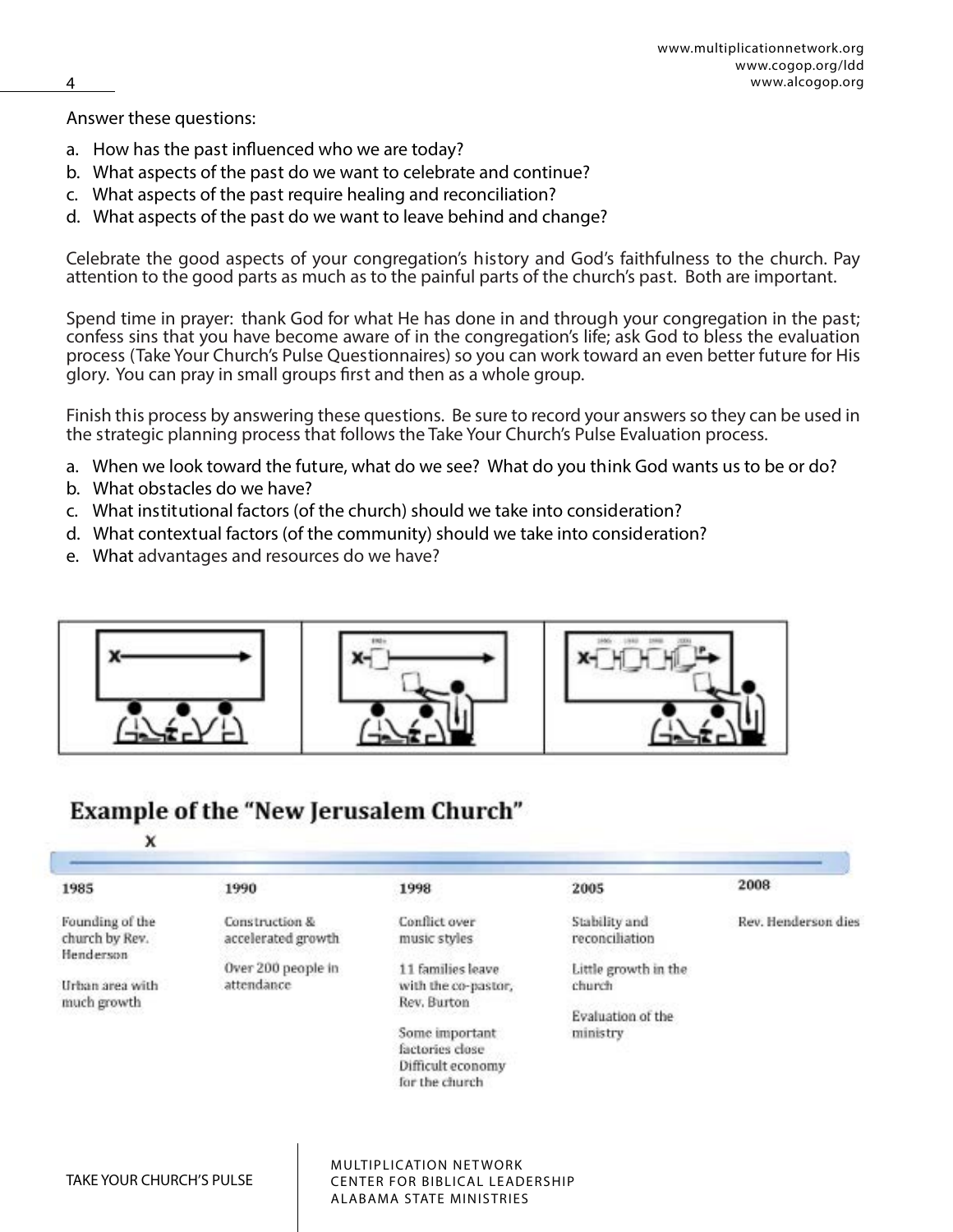### **THE TAKE YOUR CHURCH'S PULSE PROCESS**

The survey is a conversation starter between the leadership of the church and the members. The key idea is to discover where the Church has been, by God's grace, and where it is going. These tools will help a congregation have healthy conversations about their *IDENTITY* and their *VOCATION* in Christ in a given community.

### **BEFORE YOU BEGIN**

### **General Recommendations for the User**

- This is a process rather than an activity.
- The questionnaire should be filled out by as many church members as possible.
- The form should be filled out by all of the leaders who participate in the process.
- The spirit of the process should be constructive.

### **Suggested Steps for the Process**

- 1. Explore the tool by downloading it from the website.
- 2. Secure agreement from your church leadership to begin the process.
- 3. Sign up have your pastor go to http://cogop.org/cbl/course-descriptions-and-resources/ and find the survey. There is an option to sign up online that will provide an electronic survey for everyone to fill out.
- 4. Share the survey link with leadership first.
- 5. Share the link with the congregation and encourage everyone to fill it out.
- 6. Look at the results and determine a strategy for selecting priorities for your goals.
- 7. Share the results with the congregation and discuss them.
- 8. Decide the next steps for your church's future.

Note: This tool is only worth the healthy conversation that it engenders among leaders who seek to make prayerful changes led by the Holy Spirit to be a better witness for the Kingdom of God in their community. Remember that becoming a healthier church is a process that needs to be rooted in God's Word and will

### **OPTIONS IN CONDUCTING THE SURVEY**

- A. Paper Option
- B. Digital Online Option

### **PRACTICE FILLING OUT THE FIRST TWO VITAL SIGNS**

If you have not filled out the survey already this is the time to fill out a couple categories of the tool right on to the TABULATION SHEET provided.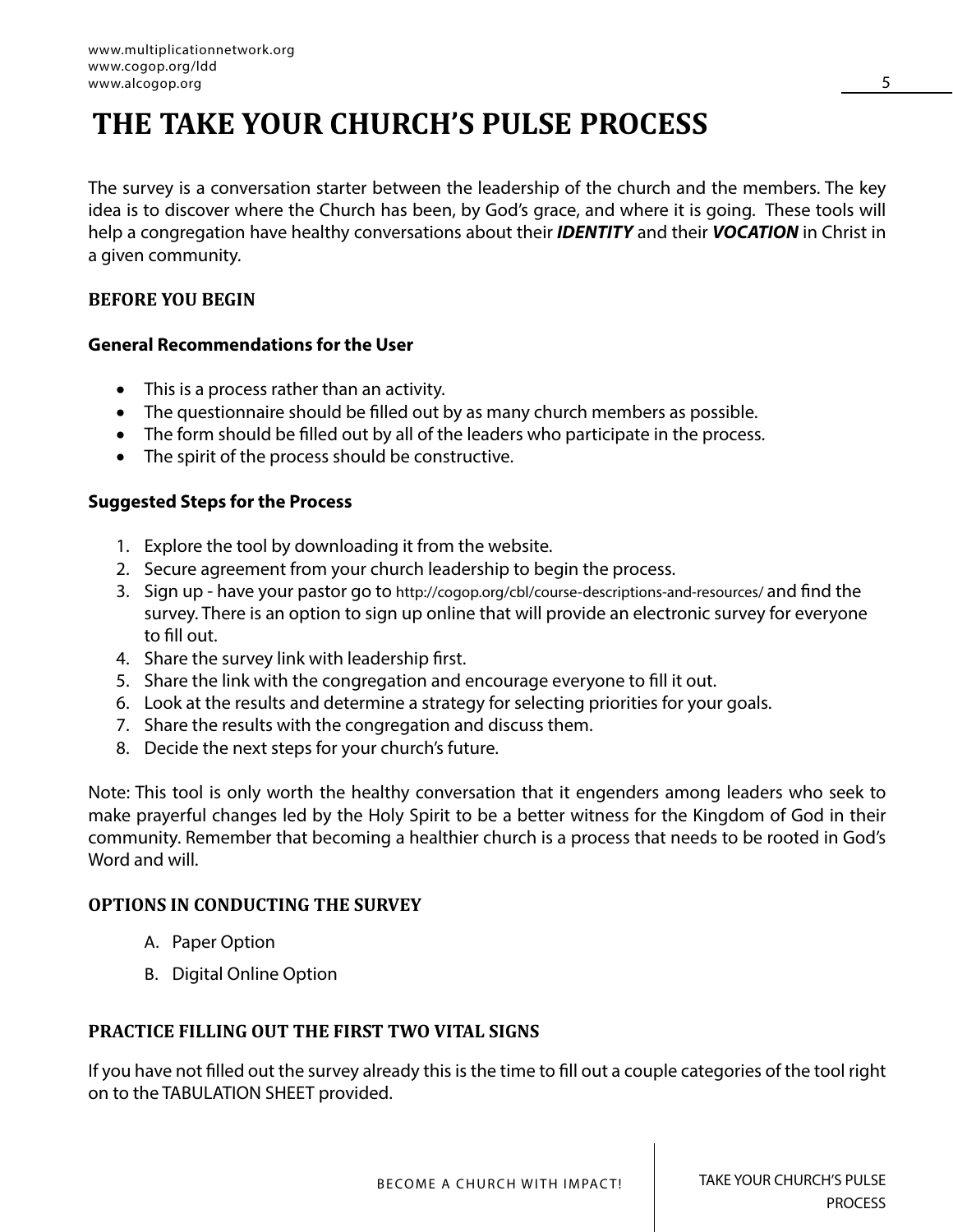1. VISION

|    | <b>COMPLETELY DISAGREE</b>                                                                 |                |                        |                |                                                           |                                       |                   |   |   | COMPLETELY AGREE |
|----|--------------------------------------------------------------------------------------------|----------------|------------------------|----------------|-----------------------------------------------------------|---------------------------------------|-------------------|---|---|------------------|
| 1. | The church leadership gathers every year to evaluate the ministry and plan for the future. |                |                        |                |                                                           |                                       |                   |   |   |                  |
|    | 1                                                                                          | $\overline{2}$ | $\mathbf{3}$           | $\overline{4}$ | 5 <sup>1</sup>                                            | 6                                     | $\overline{7}$    | 8 | 9 | 10               |
|    |                                                                                            |                |                        |                |                                                           |                                       |                   |   |   |                  |
| 2. | Our church has a clear and defined vision for a preferred future.                          |                |                        |                |                                                           |                                       |                   |   |   |                  |
|    | $\mathbf{1}$                                                                               | $\overline{2}$ | $3 \sim 3$             | $\overline{4}$ | 5 <sup>1</sup>                                            | $6\overline{6}$                       | 7 <sup>7</sup>    | 8 | 9 | 10               |
|    |                                                                                            |                |                        |                |                                                           |                                       |                   |   |   |                  |
| 3. | Our church leadership knows where it wants to take the congregation two years from now.    |                |                        |                |                                                           |                                       |                   |   |   |                  |
|    | $\mathbf{1}$                                                                               | $\overline{2}$ | $3 \quad \blacksquare$ | $\overline{4}$ | 5 <sup>1</sup>                                            | 6                                     | $7 \quad \bullet$ | 8 | 9 | 10               |
|    |                                                                                            |                |                        |                |                                                           |                                       |                   |   |   |                  |
| 4. | The pastor and the leaders communicate the vision clearly to the congregation.             |                |                        |                |                                                           |                                       |                   |   |   |                  |
|    | $\mathbf{1}$                                                                               | $2^{\circ}$    | $3^{\circ}$            | $\overline{4}$ | 5 <sup>1</sup>                                            | 6                                     | 7 <sup>7</sup>    | 8 | 9 | 10               |
|    |                                                                                            |                |                        |                |                                                           |                                       |                   |   |   |                  |
|    | 5. I feel inspired by the vision of the church.                                            |                |                        |                |                                                           |                                       |                   |   |   |                  |
|    | $\big $                                                                                    | $\overline{2}$ | $\mathbf{3}$           | 4              | 5                                                         | 6                                     | $\overline{7}$    | 8 | 9 | 10               |
|    |                                                                                            |                |                        |                |                                                           |                                       |                   |   |   |                  |
|    | Comment:                                                                                   |                |                        |                |                                                           |                                       |                   |   |   |                  |
|    | 6. I know the vision and plan of the church.                                               |                |                        |                |                                                           |                                       |                   |   |   |                  |
|    | 1                                                                                          | $\overline{2}$ | 3                      | 4              | 5                                                         | 6                                     | 7                 | 8 | 9 | 10               |
|    |                                                                                            |                |                        |                |                                                           |                                       |                   |   |   |                  |
|    | 7. I feel a sense of enthusiasm over the future of our church.                             |                |                        |                |                                                           |                                       |                   |   |   |                  |
|    | 1                                                                                          | 2              | 3                      | 4              | 5                                                         | 6                                     | 7                 | 8 | 9 | 10               |
|    | Comment:                                                                                   |                |                        |                |                                                           |                                       |                   |   |   |                  |
|    | TAKE YOUR CHURCH'S PULSE<br><b>VISION</b>                                                  |                |                        |                | MULTIPLICATION NETWORK<br><b>ALABAMA STATE MINISTRIES</b> | <b>CENTER FOR BIBLICAL LEADERSHIP</b> |                   |   |   |                  |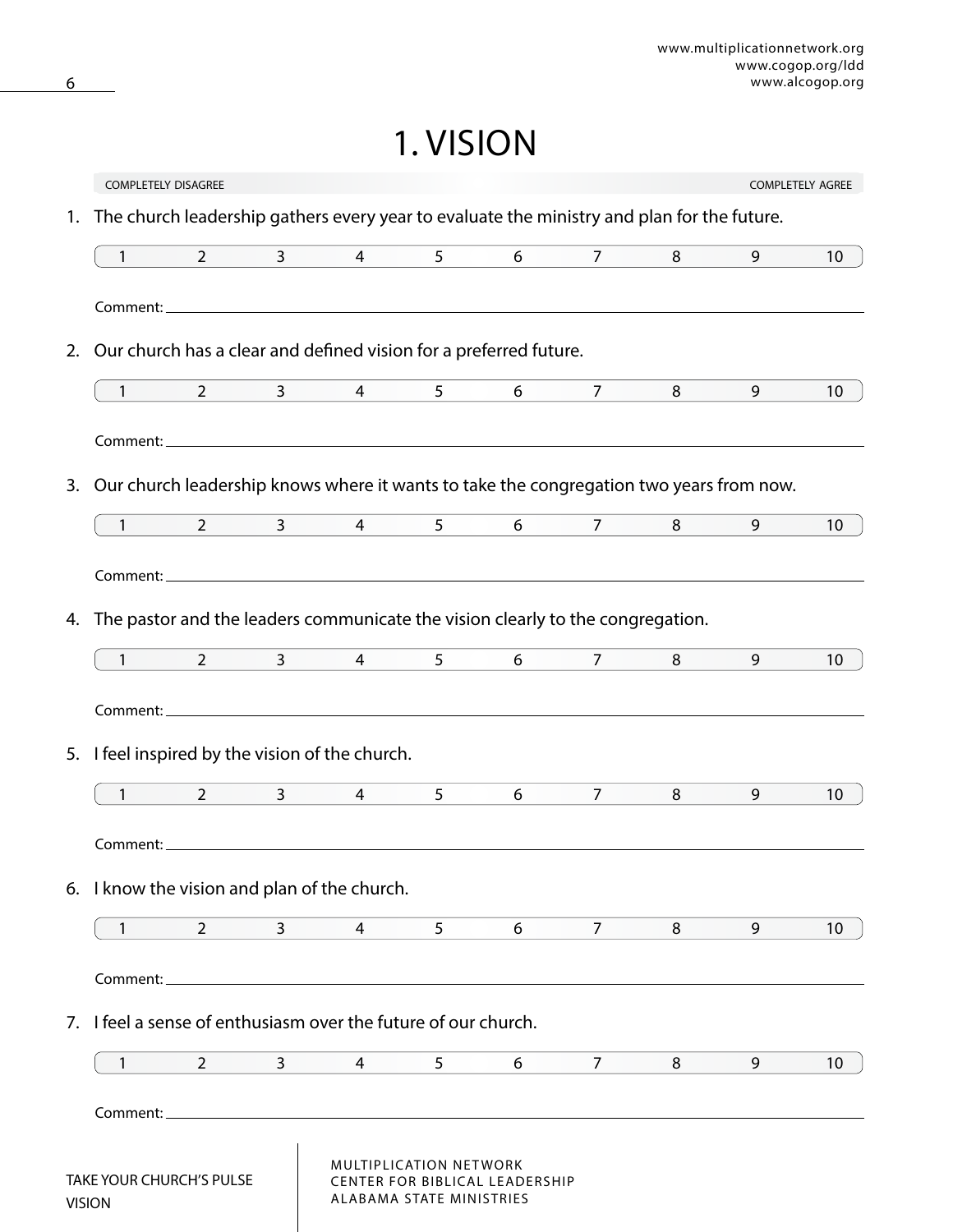### 2. LEADERSHIP

|              | <b>COMPLETELY DISAGREE</b>                                                           |                      |                |                |                              |                                  |   |                                 | COMPLETELY AGREE  |
|--------------|--------------------------------------------------------------------------------------|----------------------|----------------|----------------|------------------------------|----------------------------------|---|---------------------------------|-------------------|
| 1.           | The leaders create opportunities for developing new leaders.                         |                      |                |                |                              |                                  |   |                                 |                   |
|              |                                                                                      |                      |                |                |                              |                                  |   |                                 |                   |
| $\mathbf{1}$ | $2^{\circ}$                                                                          | 3 <sup>7</sup>       | $\overline{4}$ | 5              | 6                            | $\overline{7}$                   | 8 | 9                               | 10                |
|              |                                                                                      |                      |                |                |                              |                                  |   |                                 |                   |
| 2.           | There are leaders being trained and prepared for future positions of leadership.     |                      |                |                |                              |                                  |   |                                 |                   |
| $1$ and $1$  | $2 \left( \frac{1}{2} \right)$                                                       | $3^{\circ}$          | $\overline{4}$ | 5 <sup>5</sup> | $6\overline{6}$              | $7 \quad \overline{\phantom{1}}$ | 8 | 9                               | 10                |
|              |                                                                                      |                      |                |                |                              |                                  |   |                                 |                   |
| 3.           | I feel that the leadership circle of the church seeks to reproduce itself and grow.  |                      |                |                |                              |                                  |   |                                 |                   |
| $\mathbf{1}$ | $\overline{2}$                                                                       | $3 \quad \quad \Box$ | $\overline{4}$ | 5 <sup>1</sup> | 6                            | 7 <sup>7</sup>                   | 8 | 9                               | 10 <sup>°</sup>   |
|              |                                                                                      |                      |                |                |                              |                                  |   |                                 |                   |
|              |                                                                                      |                      |                |                |                              |                                  |   |                                 |                   |
|              | 4. I can identify at least two new leaders who have been developed in the past year. |                      |                |                |                              |                                  |   |                                 |                   |
| $\mathbf{1}$ | $2^{\circ}$                                                                          | $3 \quad \qquad$     | $\overline{4}$ | 5 <sup>5</sup> | $6\overline{6}$              | 7                                | 8 | 9                               | 10                |
|              |                                                                                      |                      |                |                |                              |                                  |   |                                 |                   |
| 5.           | The leaders help and guide those desiring to become active in the church.            |                      |                |                |                              |                                  |   |                                 |                   |
| $\mathbf{1}$ | $\overline{2}$                                                                       | $\mathbf{3}$         | 4              | 5              | 6                            | $7^{\circ}$                      | 8 | 9                               | 10                |
|              |                                                                                      |                      |                |                |                              |                                  |   |                                 |                   |
| Comment:     |                                                                                      |                      |                |                |                              |                                  |   |                                 |                   |
|              | 6. The quality of our leaders in the church is very good.                            |                      |                |                |                              |                                  |   |                                 |                   |
| 1            | $\overline{2}$                                                                       | 3                    | 4              | 5              | 6                            | 7                                | 8 | 9                               | 10                |
| Comment:     |                                                                                      |                      |                |                |                              |                                  |   |                                 |                   |
| 7.           | The leaders are decisive in the direction they want to lead the church.              |                      |                |                |                              |                                  |   |                                 |                   |
| 1            | $\overline{2}$                                                                       | $\mathbf{3}$         | 4              | 5              | 6                            | 7                                | 8 | 9                               | 10                |
| Comment:_    |                                                                                      |                      |                |                |                              |                                  |   |                                 |                   |
|              |                                                                                      |                      |                |                |                              |                                  |   |                                 |                   |
|              |                                                                                      |                      |                |                | BECOME A CHURCH WITH IMPACT! |                                  |   | <b>TAKE YOUR CHURCH'S PULSE</b> |                   |
|              |                                                                                      |                      |                |                |                              |                                  |   |                                 | <b>LEADERSHIP</b> |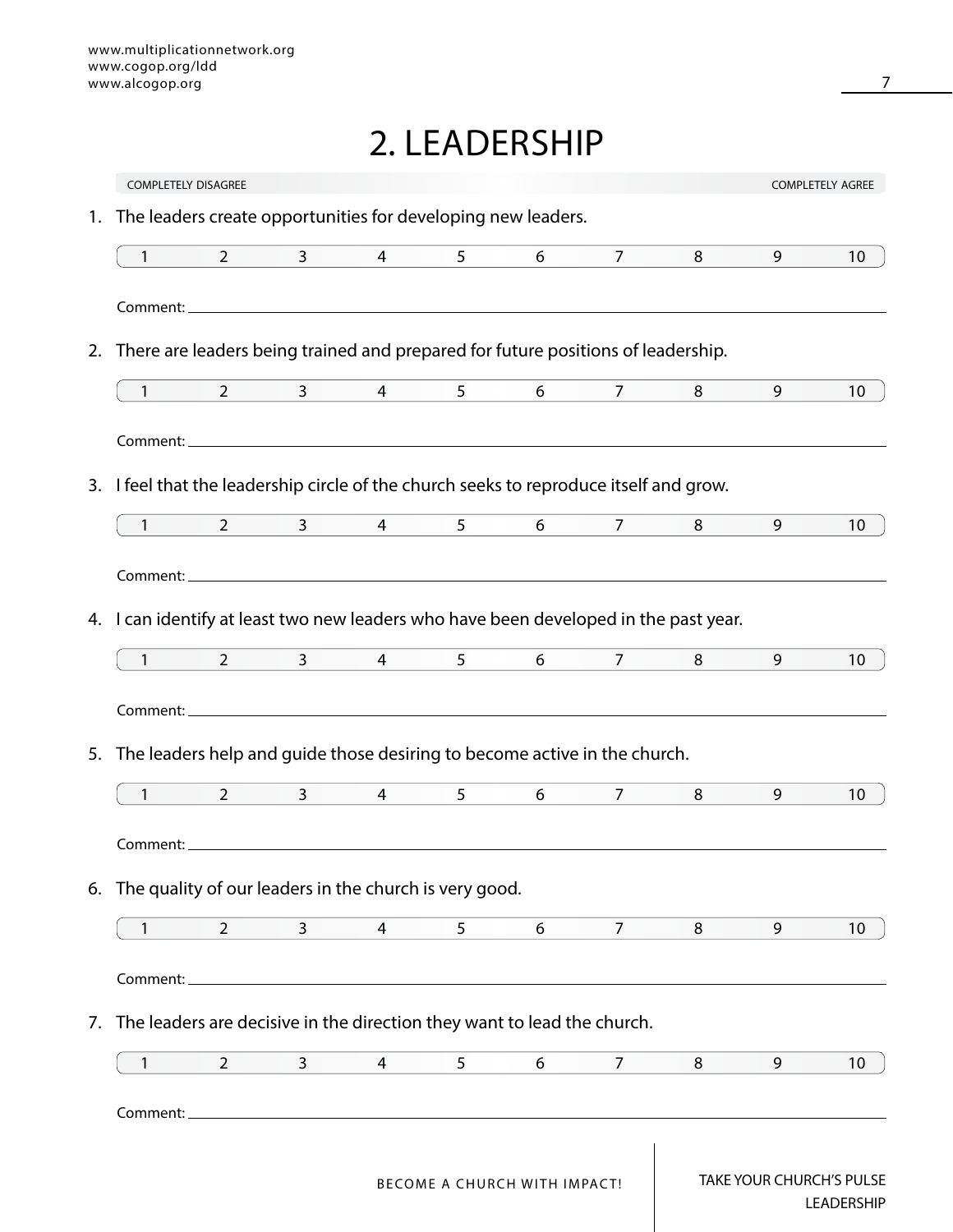# 3. BODY MOBILIZED ACCORDING TO GIFTS

|    | <b>COMPLETELY DISAGREE</b>                                                                          |                |                        |                 |                                                    |                                       |                    |   |   | <b>COMPLETELY AGREE</b> |
|----|-----------------------------------------------------------------------------------------------------|----------------|------------------------|-----------------|----------------------------------------------------|---------------------------------------|--------------------|---|---|-------------------------|
| 1. | The church helps members to discover their gifts for ministry.                                      |                |                        |                 |                                                    |                                       |                    |   |   |                         |
|    | $1 \qquad \qquad$                                                                                   | $\overline{2}$ | $3 \quad \blacksquare$ | $4\overline{ }$ | $5^{\circ}$                                        | $6\overline{)}$                       | $7 \quad \bullet$  | 8 | 9 | 10                      |
|    |                                                                                                     |                |                        |                 |                                                    |                                       |                    |   |   |                         |
|    | 2. The church leadership trains members according to their gifts to serve.                          |                |                        |                 |                                                    |                                       |                    |   |   |                         |
|    | $\mathbf{1}$                                                                                        | $\overline{2}$ | $\mathbf{3}$           | $\overline{4}$  | 5 <sup>1</sup>                                     | 6                                     | 7 <sup>7</sup>     | 8 | 9 | 10                      |
|    |                                                                                                     |                |                        |                 |                                                    |                                       |                    |   |   |                         |
| 3. | The church provides clear information to those who would like to serve in their area of giftedness. |                |                        |                 |                                                    |                                       |                    |   |   |                         |
|    | $\mathbf{1}$                                                                                        | $2^{\circ}$    | $3 \qquad -$           | $\overline{4}$  | $5^{\circ}$                                        | 6                                     | $\overline{7}$     | 8 | 9 | 10                      |
|    |                                                                                                     |                |                        |                 |                                                    |                                       |                    |   |   |                         |
|    |                                                                                                     |                |                        |                 |                                                    |                                       |                    |   |   |                         |
| 4. | I feel the church has made it possible for me to use my gifts appropriately.                        |                |                        |                 |                                                    |                                       |                    |   |   |                         |
|    | $1$ and $1$ and $1$                                                                                 |                |                        | $2 \t 3 \t 4$   | 5 <sup>7</sup>                                     |                                       | $6\qquad \qquad 7$ | 8 | 9 | 10 <sup>°</sup>         |
|    |                                                                                                     |                |                        |                 |                                                    |                                       |                    |   |   |                         |
| 5. | I've been trained to serve or lead in the congregation and community.                               |                |                        |                 |                                                    |                                       |                    |   |   |                         |
|    | $\mathbf{1}$                                                                                        | $2^{\circ}$    | $\mathbf{3}$           | $\overline{4}$  | 5 <sup>1</sup>                                     | 6                                     | $7^{\circ}$        | 8 | 9 | 10                      |
|    |                                                                                                     |                |                        |                 |                                                    |                                       |                    |   |   |                         |
|    | 6. There are ample opportunities of service and ministry for those who wish to get involved.        |                |                        |                 |                                                    |                                       |                    |   |   |                         |
|    | 1                                                                                                   | $\overline{2}$ | $\overline{3}$         | 4               | 5                                                  | 6                                     | 7                  | 8 | 9 | 10                      |
|    | Comment:                                                                                            |                |                        |                 |                                                    |                                       |                    |   |   |                         |
| 7. | Our ministry structure is functional for mobilizing people into ministry.                           |                |                        |                 |                                                    |                                       |                    |   |   |                         |
|    | 1                                                                                                   | $\overline{2}$ | 3                      | 4               | 5                                                  | 6                                     | 7                  | 8 | 9 | 10                      |
|    |                                                                                                     |                |                        |                 |                                                    |                                       |                    |   |   |                         |
|    | Comment:_                                                                                           |                |                        |                 |                                                    |                                       |                    |   |   |                         |
|    | <b>TAKE YOUR CHURCH'S PULSE</b><br><b>BODY MOBILIZED</b>                                            |                |                        |                 | MULTIPLICATION NETWORK<br>ALABAMA STATE MINISTRIES | <b>CENTER FOR BIBLICAL LEADERSHIP</b> |                    |   |   |                         |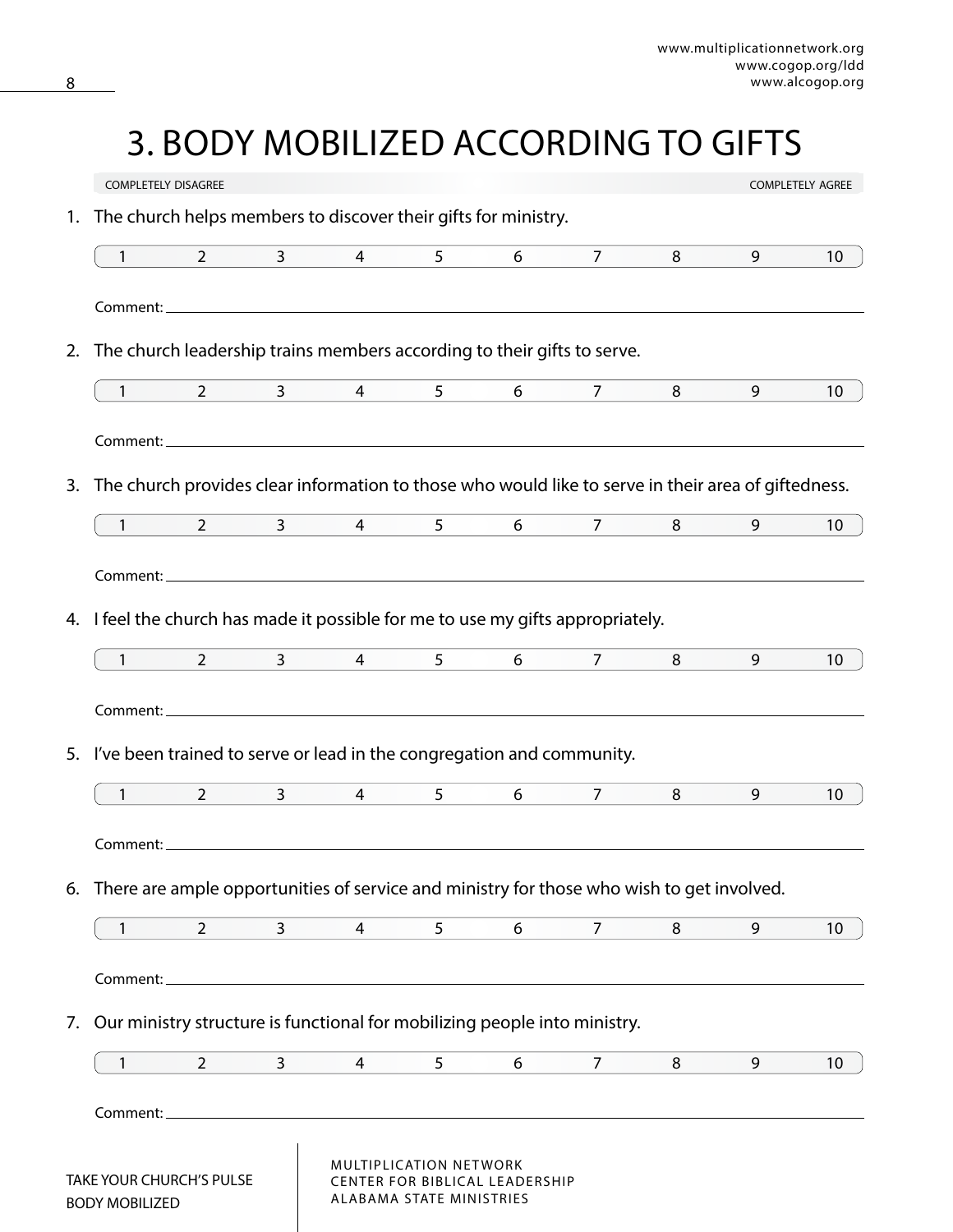# 4. RESOURCES

|                | <b>COMPLETELY DISAGREE</b>                                                                    |                                                                                           |                 |                |                              |                                  |   |                          | COMPLETELY AGREE |
|----------------|-----------------------------------------------------------------------------------------------|-------------------------------------------------------------------------------------------|-----------------|----------------|------------------------------|----------------------------------|---|--------------------------|------------------|
| 1.             | Our facilities are appropriate for carrying out our calling and ministry.                     |                                                                                           |                 |                |                              |                                  |   |                          |                  |
| $\mathbf{1}$   | $2 \qquad \qquad$                                                                             | $3 \qquad \qquad$                                                                         | $\overline{4}$  | 5 <sup>1</sup> | $6\qquad \qquad$             | $7$ and $7$                      | 8 | 9                        | 10 <sup>°</sup>  |
|                |                                                                                               |                                                                                           |                 |                |                              |                                  |   |                          |                  |
| 2.             | Our church practices good stewardship in terms of handling the budget well.                   |                                                                                           |                 |                |                              |                                  |   |                          |                  |
| $1$ and $\sim$ | $\overline{2}$                                                                                | $3 \quad \blacksquare$                                                                    | $4\overline{ }$ | 5 <sup>7</sup> | 6                            | $7 \quad \overline{\phantom{1}}$ | 8 | 9                        | 10 <sup>°</sup>  |
|                |                                                                                               |                                                                                           |                 |                |                              |                                  |   |                          |                  |
| 3.             | Most people give willingly of their time to serve the church and its ministry.                |                                                                                           |                 |                |                              |                                  |   |                          |                  |
| $1 -$          | $2 \left( \frac{1}{2} \right)$                                                                | $3 \qquad -$                                                                              | $\overline{4}$  | 5 <sup>5</sup> | 6                            | 7 <sup>7</sup>                   | 8 | 9                        | 10               |
|                |                                                                                               |                                                                                           |                 |                |                              |                                  |   |                          |                  |
|                | 4. Our church teaches regularly about stewardship and tithing.                                |                                                                                           |                 |                |                              |                                  |   |                          |                  |
| $\mathbf{1}$   | $\overline{2}$                                                                                | $3 \sim 3$                                                                                | $\overline{4}$  | 5              | 6                            | 7 <sup>7</sup>                   | 8 | 9                        | 10               |
|                |                                                                                               |                                                                                           |                 |                |                              |                                  |   |                          |                  |
|                | 5. I feel personally motivated to contribute resources to the ministry of our church.         |                                                                                           |                 |                |                              |                                  |   |                          |                  |
| $\mathbf{1}$   | $\overline{2}$                                                                                | $\mathbf{3}$                                                                              | 4               | 5              | 6                            | $\overline{7}$                   | 8 | 9                        | 10 <sup>1</sup>  |
| Comment:       |                                                                                               |                                                                                           |                 |                |                              |                                  |   |                          |                  |
|                | 6. The leaders keep the members sufficiently informed about the use of the church's finances. |                                                                                           |                 |                |                              |                                  |   |                          |                  |
| $\mathbf{1}$   | $\overline{2}$                                                                                | $\mathbf{3}$                                                                              | 4               | 5              | 6                            | 7                                | 8 | 9                        | 10               |
| Comment:       |                                                                                               |                                                                                           |                 |                |                              |                                  |   |                          |                  |
|                | 7. The congregation takes care of the pastor and its leaders.                                 |                                                                                           |                 |                |                              |                                  |   |                          |                  |
| 1              | $\overline{2}$                                                                                | 3                                                                                         | 4               | 5              | 6                            | 7                                | 8 | 9                        | 10               |
| Comment:       |                                                                                               | the control of the control of the control of the control of the control of the control of |                 |                |                              |                                  |   |                          |                  |
|                |                                                                                               |                                                                                           |                 |                |                              |                                  |   |                          |                  |
|                |                                                                                               |                                                                                           |                 |                | BECOME A CHURCH WITH IMPACT! |                                  |   | TAKE YOUR CHURCH'S PULSE |                  |

RESOURCES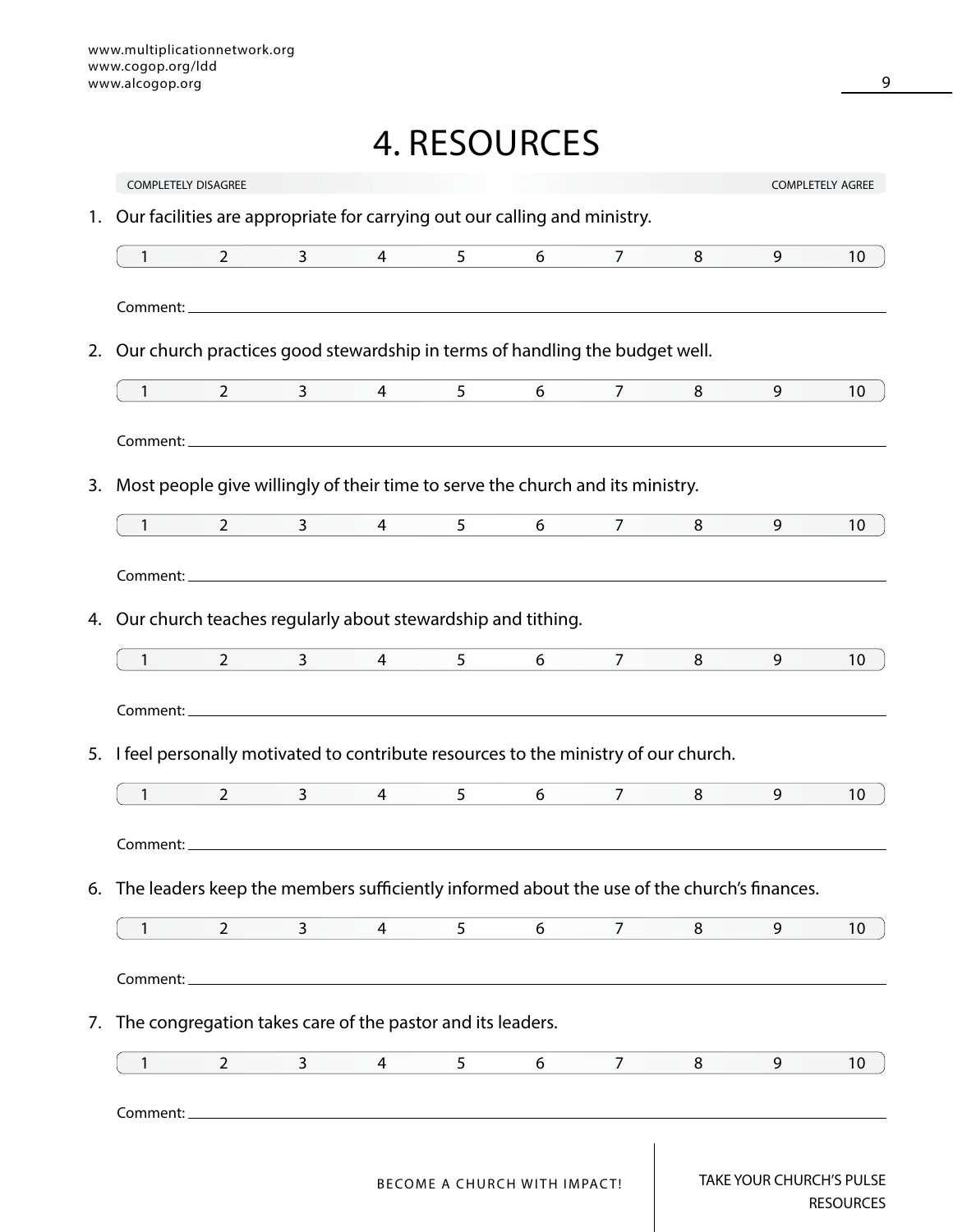# 5. CONNECTION BETWEEN TEXT AND CONTEXT

|    | <b>COMPLETELY DISAGREE</b>                                                        |                                |                        |                 |                                                           |                                |                   |   | <b>COMPLETELY AGREE</b> |                 |
|----|-----------------------------------------------------------------------------------|--------------------------------|------------------------|-----------------|-----------------------------------------------------------|--------------------------------|-------------------|---|-------------------------|-----------------|
| 1. | Leaders apply Kingdom values to the daily challenges in the community.            |                                |                        |                 |                                                           |                                |                   |   |                         |                 |
|    | $\mathbf{1}$                                                                      | $2^{\circ}$                    | $3 \qquad -$           | $\overline{4}$  | 5 <sup>1</sup>                                            | 6                              | $7^{\circ}$       | 8 | 9                       | 10              |
|    |                                                                                   |                                |                        |                 |                                                           |                                |                   |   |                         |                 |
| 2. | The Word of God is the main guide for the leadership of the Church.               |                                |                        |                 |                                                           |                                |                   |   |                         |                 |
|    | $1 \qquad \qquad$                                                                 | $\overline{2}$                 |                        | $3 \t 4$        | 5                                                         | 6                              | $7 \quad \circ$   | 8 | 9                       | 10              |
|    |                                                                                   |                                |                        |                 |                                                           |                                |                   |   |                         |                 |
| 3. | It is evident that the Word of God is used in the church's meetings and services. |                                |                        |                 |                                                           |                                |                   |   |                         |                 |
|    | $\mathbf{1}$                                                                      | $2 \left( \frac{1}{2} \right)$ | $3 \qquad \qquad$      | $\overline{4}$  | 5 <sup>1</sup>                                            | 6                              | 7                 | 8 | 9                       | 10              |
|    |                                                                                   |                                |                        |                 |                                                           |                                |                   |   |                         |                 |
| 4. | The Bible guides us in trying to resolve the problems in our community.           |                                |                        |                 |                                                           |                                |                   |   |                         |                 |
|    | $1 \qquad \qquad$                                                                 |                                |                        | $2 \t 3 \t 4$   | 5 <sup>7</sup>                                            | $6\degree$                     | $7 \quad \bullet$ | 8 | 9                       | 10 <sup>°</sup> |
|    |                                                                                   |                                |                        |                 |                                                           |                                |                   |   |                         |                 |
| 5. | Our church is aware of the needs in our social context.                           |                                |                        |                 |                                                           |                                |                   |   |                         |                 |
|    | $\mathbf{1}$                                                                      | $2^{\circ}$                    | $3 \quad \blacksquare$ | $4\overline{ }$ | 5                                                         | 6                              | $\overline{7}$    | 8 | 9                       | 10              |
|    |                                                                                   |                                |                        |                 |                                                           |                                |                   |   |                         |                 |
|    |                                                                                   |                                |                        |                 |                                                           |                                |                   |   |                         |                 |
|    | 6. Our church tries hard to build relationships in the community.                 |                                |                        |                 |                                                           |                                |                   |   |                         |                 |
|    | 1                                                                                 | $\overline{2}$                 | $\mathsf{3}$           | 4               | 5                                                         | 6                              | $\overline{7}$    | 8 | 9                       | 10 <sup>°</sup> |
|    | Comment:                                                                          |                                |                        |                 |                                                           |                                |                   |   |                         |                 |
|    | 7. People see our church as a positive agent of change in our community.          |                                |                        |                 |                                                           |                                |                   |   |                         |                 |
|    | 1                                                                                 | $\overline{2}$                 | 3                      | 4               | 5                                                         | 6                              | $\overline{7}$    | 8 | 9                       | 10              |
|    | Comment:                                                                          |                                |                        |                 |                                                           |                                |                   |   |                         |                 |
|    | <b>TAKE YOUR CHURCH'S PULSE</b><br>TEXT AND CONTEXT                               |                                |                        |                 | MULTIPLICATION NETWORK<br><b>ALABAMA STATE MINISTRIES</b> | CENTER FOR BIBLICAL LEADERSHIP |                   |   |                         |                 |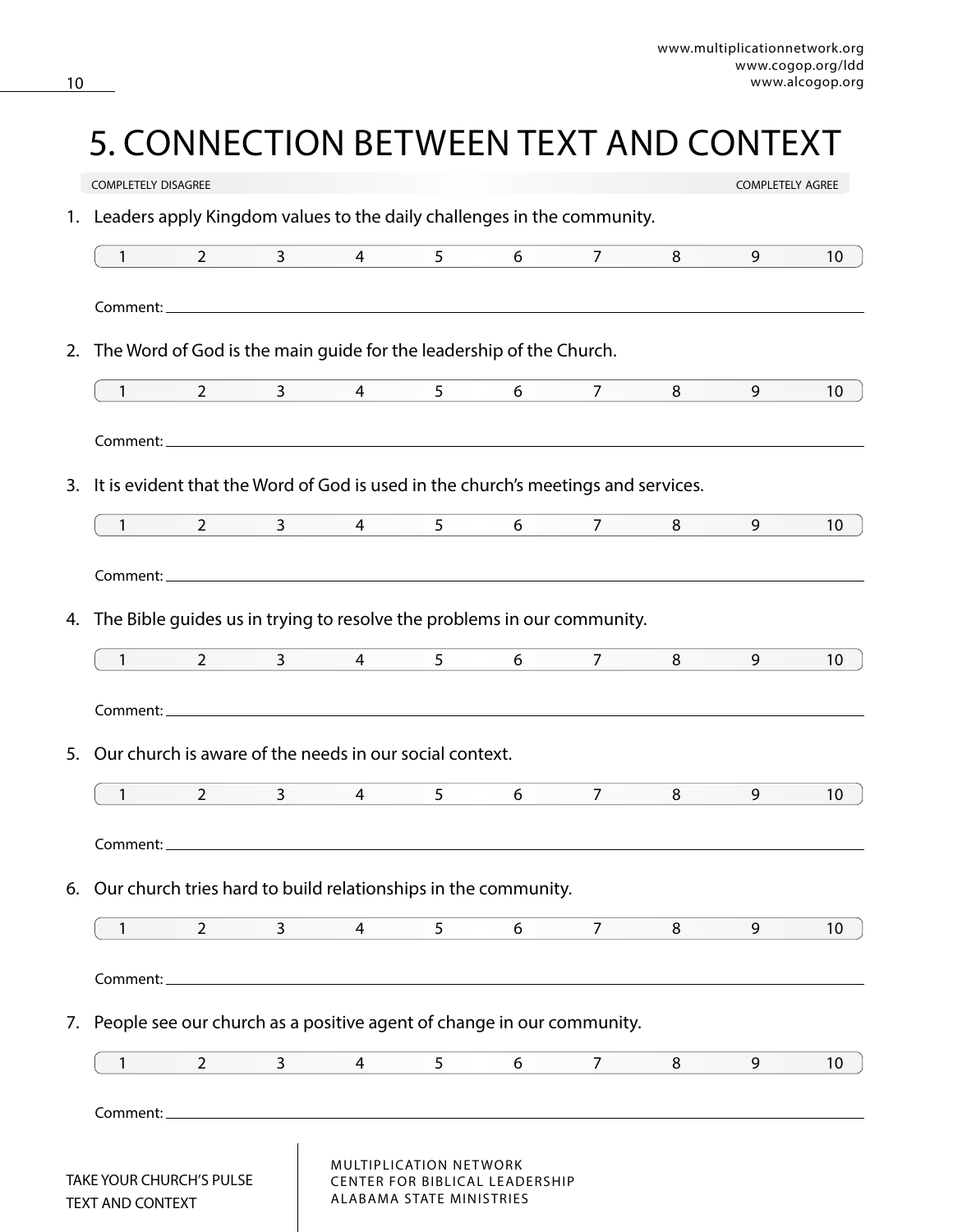## 6. EVANGELISM

|                | <b>COMPLETELY DISAGREE</b>                                                                                    |                |                |                |                              |                                  |   |                                 | <b>COMPLETELY AGREE</b> |
|----------------|---------------------------------------------------------------------------------------------------------------|----------------|----------------|----------------|------------------------------|----------------------------------|---|---------------------------------|-------------------------|
| 1.             | Our church has a clear plan to reach the community with the Good News of the Kingdom.                         |                |                |                |                              |                                  |   |                                 |                         |
| $\mathbf{1}$   | $2^{\circ}$                                                                                                   | 3 <sup>7</sup> | $\overline{4}$ | 5 <sup>1</sup> | 6                            | 7 <sup>7</sup>                   | 8 | 9                               | 10 <sup>°</sup>         |
|                |                                                                                                               |                |                |                |                              |                                  |   |                                 |                         |
| 2.             | Our church is active in building relationships with the unbelievers of our community.                         |                |                |                |                              |                                  |   |                                 |                         |
| $1$ and $\sim$ | $2 \left( \frac{1}{2} \right)$                                                                                |                | $3 \t 4$       | $5^{\circ}$    | $6\overline{6}$              | $7 \quad \overline{\phantom{1}}$ | 8 | 9                               | 10 <sup>°</sup>         |
|                |                                                                                                               |                |                |                |                              |                                  |   |                                 |                         |
|                | 3. Our church trains and equips its members to give witness in the community.                                 |                |                |                |                              |                                  |   |                                 |                         |
| 1              | $2 \left( \frac{1}{2} \right)$                                                                                |                | $3 \t 4$       | 5 <sup>7</sup> | $6 \qquad \qquad$            | $7 \quad \bullet$                | 8 | 9                               | 10 <sup>°</sup>         |
|                |                                                                                                               |                |                |                |                              |                                  |   |                                 |                         |
|                | 4. I've been personally trained to contribute to the evangelistic efforts of the church.                      |                |                |                |                              |                                  |   |                                 |                         |
| 1              | $\overline{2}$                                                                                                | $3 \quad -$    | $\overline{4}$ | 5 <sup>7</sup> | $6\overline{6}$              | $7 \quad \overline{\phantom{1}}$ | 8 | 9                               | 10                      |
| $\mathbf{1}$   | 5. I feel personally involved in the evangelistic task of our congregation.<br>$\overline{2}$                 | 3              | $\overline{4}$ | 5              | 6                            | $\overline{7}$                   | 8 | 9                               | 10 <sup>1</sup>         |
| Comment:       | 6. I can identify new people in our church that came in the past year as a result of my evangelistic efforts. |                |                |                |                              |                                  |   |                                 |                         |
| $\mathbf{1}$   | $\overline{2}$                                                                                                | 3              | 4              | 5              | 6                            | $\overline{7}$                   | 8 | 9                               | 10                      |
| Comment:       |                                                                                                               |                |                |                |                              |                                  |   |                                 |                         |
|                | 7. Our church participates in world mission efforts.                                                          |                |                |                |                              |                                  |   |                                 |                         |
| 1              | $\overline{2}$                                                                                                | 3              | 4              | 5              | 6                            | 7                                | 8 | 9                               | 10                      |
| Comment:       |                                                                                                               |                |                |                |                              |                                  |   |                                 |                         |
|                |                                                                                                               |                |                |                | BECOME A CHURCH WITH IMPACT! |                                  |   | <b>TAKE YOUR CHURCH'S PULSE</b> |                         |

EVANGELISM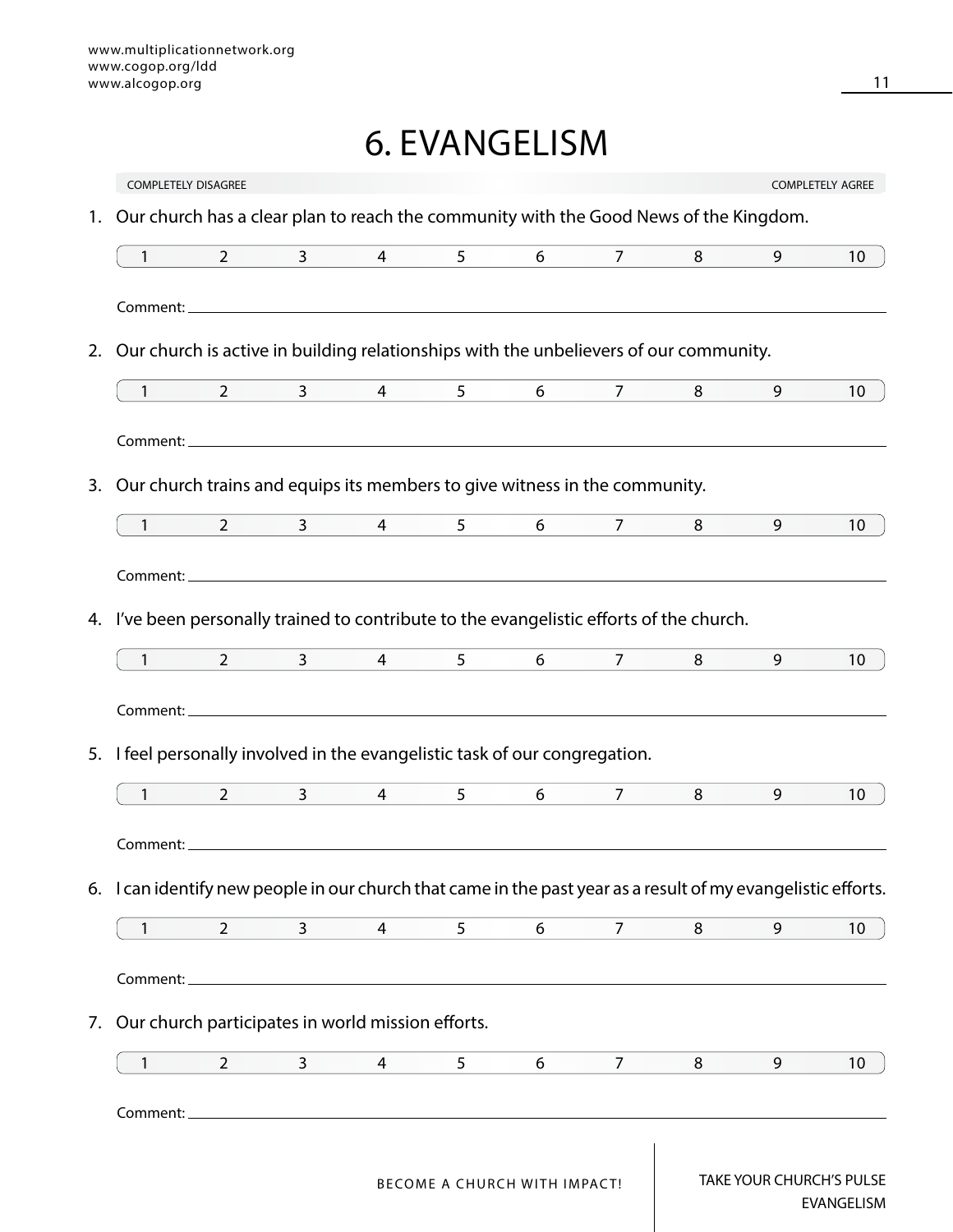# 7. EDUCATION AND DISCIPLESHIP

|    | <b>COMPLETELY DISAGREE</b>                                      |                                |                |                                                                                                                       |                                                    |                                |                |   |   | <b>COMPLETELY AGREE</b> |
|----|-----------------------------------------------------------------|--------------------------------|----------------|-----------------------------------------------------------------------------------------------------------------------|----------------------------------------------------|--------------------------------|----------------|---|---|-------------------------|
| 1. |                                                                 |                                |                | The church promotes practices of education and discipleship appropriate to all ages.                                  |                                                    |                                |                |   |   |                         |
|    | $\mathbf{1}$                                                    | $\overline{2}$                 | $\mathbf{3}$   | $\overline{4}$                                                                                                        | 5                                                  | 6                              | 7 <sup>7</sup> | 8 | 9 | 10 <sup>°</sup>         |
|    |                                                                 |                                |                |                                                                                                                       |                                                    |                                |                |   |   |                         |
|    |                                                                 |                                |                |                                                                                                                       |                                                    |                                |                |   |   |                         |
| 2. |                                                                 |                                |                | Our teachers are effective in discipling/teaching our members.                                                        |                                                    |                                |                |   |   |                         |
|    | $\mathbf{1}$                                                    | $2^{\circ}$                    | 3 <sup>7</sup> | 4                                                                                                                     | 5 <sup>1</sup>                                     | 6                              | $\overline{7}$ | 8 | 9 | 10                      |
|    |                                                                 |                                |                |                                                                                                                       |                                                    |                                |                |   |   |                         |
|    |                                                                 |                                |                | 3. When a new person accepts Christ he or she is immediately discipled by someone.                                    |                                                    |                                |                |   |   |                         |
|    | $\mathbf{1}$                                                    | $\overline{2}$                 | 3              | $\overline{4}$                                                                                                        | 5                                                  | 6                              | $\overline{7}$ | 8 | 9 | 10                      |
|    |                                                                 |                                |                |                                                                                                                       |                                                    |                                |                |   |   |                         |
|    |                                                                 |                                |                | 4. As time goes on it becomes increasingly evident that the members live under the guidance of the                    |                                                    |                                |                |   |   |                         |
|    | Spirit.                                                         |                                |                |                                                                                                                       |                                                    |                                |                |   |   |                         |
|    | 1                                                               | $2 \left( \frac{1}{2} \right)$ |                | $3 \quad \blacksquare$<br>$4 \quad$                                                                                   | 5 <sup>1</sup>                                     | 6                              | 7              | 8 | 9 | 10 <sup>°</sup>         |
|    |                                                                 |                                |                |                                                                                                                       |                                                    |                                |                |   |   |                         |
| 5. |                                                                 |                                |                | The church is helping me grow spiritually.                                                                            |                                                    |                                |                |   |   |                         |
|    | $\mathbf{1}$                                                    | $\overline{2}$                 | $\mathbf{3}$   | $\overline{4}$                                                                                                        | 5                                                  | 6                              | $\overline{7}$ | 8 | 9 | 10                      |
|    | Comment:                                                        |                                |                |                                                                                                                       |                                                    |                                |                |   |   |                         |
| 6. |                                                                 |                                |                | I am a member of a small group that helps me grow spiritually.                                                        |                                                    |                                |                |   |   |                         |
|    | 1                                                               | $\overline{2}$                 | $\overline{3}$ | $\overline{4}$                                                                                                        | 5                                                  | 6                              | $\overline{7}$ | 8 | 9 | 10                      |
|    | Comment:_                                                       |                                |                | <u> 1989 - Johann Stoff, deutscher Stoff, der Stoff, der Stoff, der Stoff, der Stoff, der Stoff, der Stoff, der S</u> |                                                    |                                |                |   |   |                         |
|    | 7. Our church promotes a life of prayer.                        |                                |                |                                                                                                                       |                                                    |                                |                |   |   |                         |
|    | 1                                                               | $\overline{2}$                 | 3              | 4                                                                                                                     | 5                                                  | 6                              | $\overline{7}$ | 8 | 9 | 10                      |
|    | Comment:_                                                       |                                |                |                                                                                                                       |                                                    |                                |                |   |   |                         |
|    | TAKE YOUR CHURCH'S PULSE<br><b>EDUCATION &amp; DISCIPLESHIP</b> |                                |                |                                                                                                                       | MULTIPLICATION NETWORK<br>ALABAMA STATE MINISTRIES | CENTER FOR BIBLICAL LEADERSHIP |                |   |   |                         |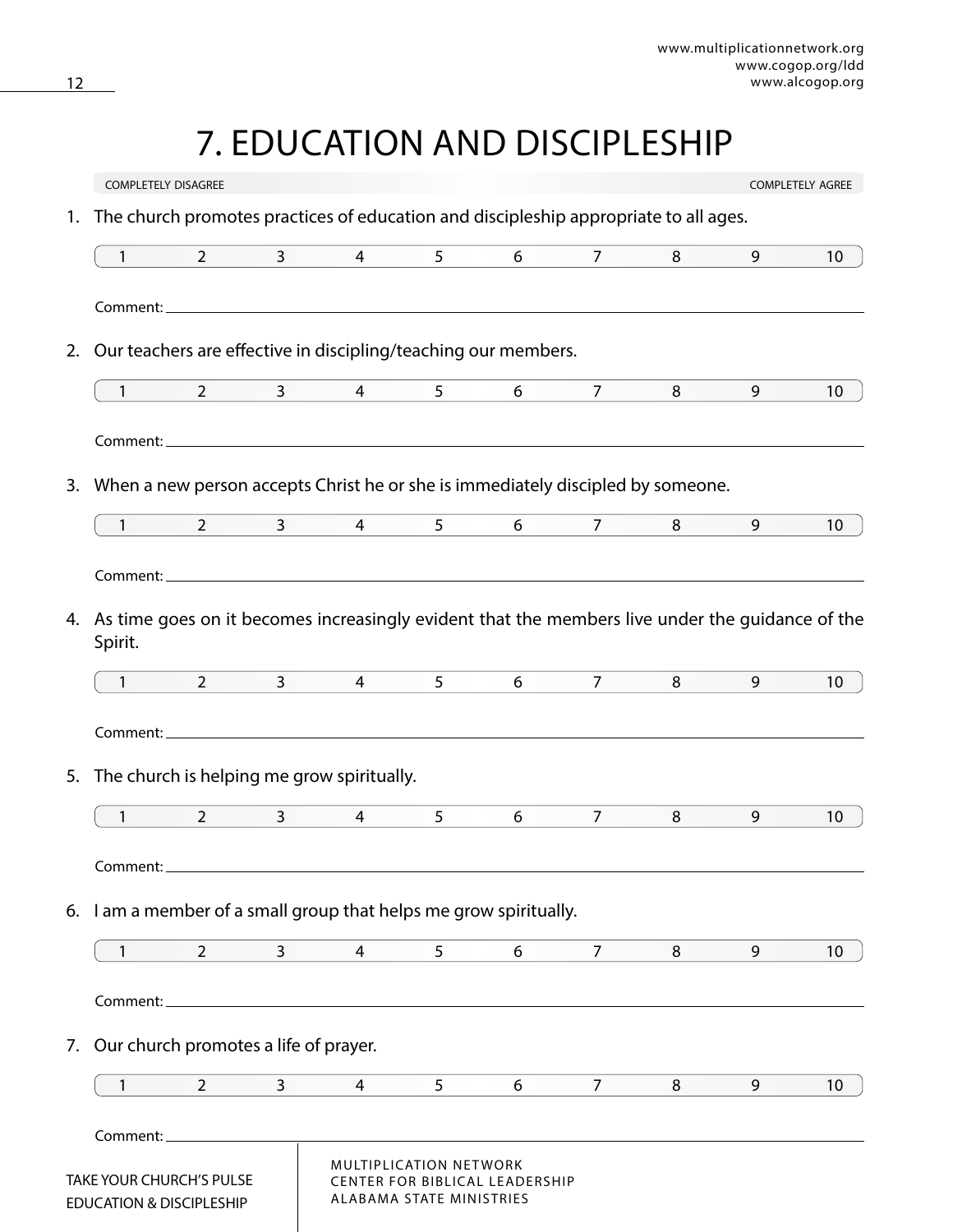# 8. SERVICE WITH THE COMMUNITY

|                      | <b>COMPLETELY DISAGREE</b>                                                |                                                                                                                      |                |                |                              |                |                                                                                                          |                                                        | <b>COMPLETELY AGREE</b> |
|----------------------|---------------------------------------------------------------------------|----------------------------------------------------------------------------------------------------------------------|----------------|----------------|------------------------------|----------------|----------------------------------------------------------------------------------------------------------|--------------------------------------------------------|-------------------------|
| 1.                   | Our church helps people with their physical needs.                        |                                                                                                                      |                |                |                              |                |                                                                                                          |                                                        |                         |
| $\mathbf{1}$         | $\overline{2}$                                                            | $\mathbf{3}$                                                                                                         | 4              | 5              | 6                            | $\overline{7}$ | 8                                                                                                        | 9                                                      | 10                      |
|                      |                                                                           |                                                                                                                      |                |                |                              |                |                                                                                                          |                                                        |                         |
| 2.                   | Our church helps people find work, clothing, and food as necessary.       |                                                                                                                      |                |                |                              |                |                                                                                                          |                                                        |                         |
| $\mathbf{1}$         | 2                                                                         | 3 <sup>7</sup>                                                                                                       | $\overline{4}$ | 5              | 6                            | $\overline{7}$ | 8                                                                                                        | 9                                                      | 10                      |
|                      |                                                                           |                                                                                                                      |                |                |                              |                |                                                                                                          |                                                        |                         |
| 3.                   |                                                                           |                                                                                                                      |                |                |                              |                | Our church provides sufficient training to its members to serve with the community with its needs.       |                                                        |                         |
| $\mathbf{1}$         | $\overline{2}$                                                            | $\mathbf{3}$                                                                                                         | $\overline{4}$ | 5 <sup>1</sup> | 6                            | $\overline{7}$ | 8                                                                                                        | 9                                                      | 10                      |
|                      |                                                                           |                                                                                                                      |                |                |                              |                |                                                                                                          |                                                        |                         |
| 4.<br>need.          |                                                                           |                                                                                                                      |                |                |                              |                | The church has referral agreements with other organizations that can lend practical services to those in |                                                        |                         |
| 1                    | $2^{\circ}$                                                               | 3                                                                                                                    | 4              | 5              | 6                            | $7^{\circ}$    | 8                                                                                                        | 9                                                      | 10                      |
| Comment:_<br>5.<br>1 | The church provides counseling for people that need it.<br>$\overline{2}$ | $\overline{3}$                                                                                                       | 4              | 5              | 6                            | $\overline{7}$ | 8                                                                                                        | 9                                                      | 10                      |
|                      |                                                                           |                                                                                                                      |                |                |                              |                |                                                                                                          |                                                        |                         |
|                      |                                                                           |                                                                                                                      |                |                |                              |                | 6. The people of the community know that we want to demonstrate Christ's love in practical ways.         |                                                        |                         |
| $\mathbf{1}$         | $\overline{2}$                                                            | 3                                                                                                                    | $\overline{4}$ | 5              | 6                            | 7              | 8                                                                                                        | 9                                                      | 10                      |
| Comment:_            |                                                                           | <u> 1980 - Johann Stein, marwolaethau a bhann an t-Amhair ann an t-Amhair an t-Amhair an t-Amhair an t-Amhair an</u> |                |                |                              |                |                                                                                                          |                                                        |                         |
|                      |                                                                           |                                                                                                                      |                |                |                              |                | 7. The church works together with community leaders to improve the social context.                       |                                                        |                         |
| $\mathbf{1}$         | $\overline{2}$                                                            | 3                                                                                                                    | 4              | 5              | 6                            | 7              | 8                                                                                                        | 9                                                      | 10                      |
|                      |                                                                           |                                                                                                                      |                |                |                              |                |                                                                                                          |                                                        |                         |
|                      |                                                                           |                                                                                                                      |                |                | BECOME A CHURCH WITH IMPACT! |                |                                                                                                          | TAKE YOUR CHURCH'S PULSE<br>SERVICE WITH THE COMMUNITY |                         |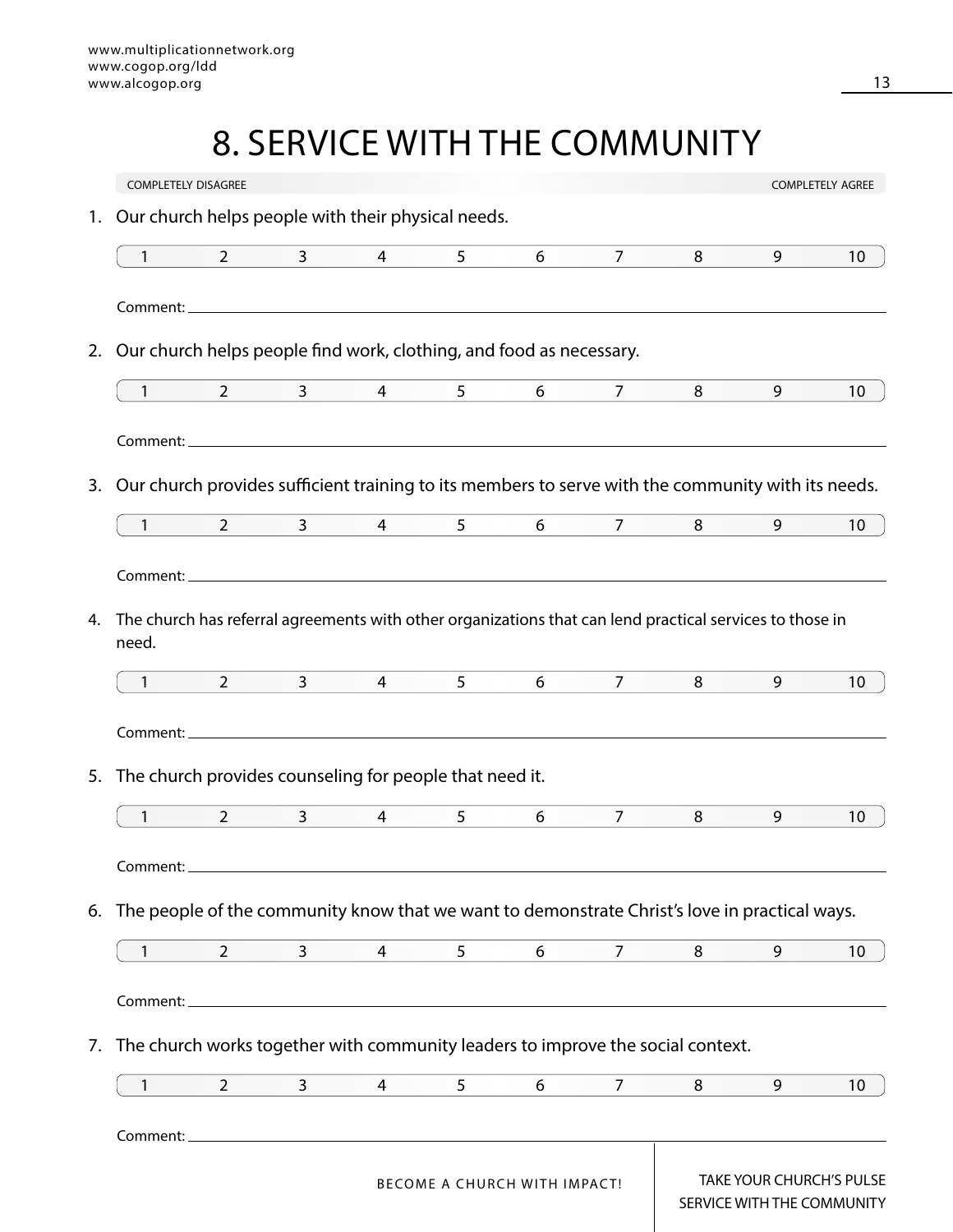### 9. FELLOWSHIP

|    | <b>COMPLETELY DISAGREE</b>                           |                |                |                                                                                                  |                                                    |                                |                        |   |   | <b>COMPLETELY AGREE</b> |
|----|------------------------------------------------------|----------------|----------------|--------------------------------------------------------------------------------------------------|----------------------------------------------------|--------------------------------|------------------------|---|---|-------------------------|
| 1. |                                                      |                |                | The ministry of the church helps members grow in friendly relationship with others.              |                                                    |                                |                        |   |   |                         |
|    | $\mathbf{1}$                                         | $\overline{2}$ | $\mathbf{3}$   | $\overline{4}$                                                                                   | 5 <sup>1</sup>                                     | 6                              | $\overline{7}$         | 8 | 9 | 10                      |
|    |                                                      |                |                |                                                                                                  |                                                    |                                |                        |   |   |                         |
|    |                                                      |                |                | 2. Visitors and new members are intentionally welcomed into the church.                          |                                                    |                                |                        |   |   |                         |
|    | $1 \qquad \qquad$                                    | $\mathbf{2}$   | $\overline{3}$ | $\overline{4}$                                                                                   | 5 <sup>5</sup>                                     | 6                              | $\overline{7}$         | 8 | 9 | 10                      |
|    |                                                      |                |                |                                                                                                  |                                                    |                                |                        |   |   |                         |
| 3. |                                                      |                |                | When someone visits our church we follow-up with them that same week.                            |                                                    |                                |                        |   |   |                         |
|    | $1 \t2 \t3$                                          |                |                | $\overline{4}$                                                                                   | $5^{\circ}$                                        |                                | $6\qquad 7\qquad$      | 8 | 9 | 10 <sup>°</sup>         |
|    |                                                      |                |                |                                                                                                  |                                                    |                                |                        |   |   |                         |
|    |                                                      |                |                |                                                                                                  |                                                    |                                |                        |   |   |                         |
|    | relational help.                                     |                |                | 4. Our church has good counseling and pastoral care available for members who need emotional and |                                                    |                                |                        |   |   |                         |
|    | $1$ and $1$                                          | $\overline{2}$ |                | $3^{\circ}$<br>$4\overline{ }$                                                                   | 5 <sup>1</sup>                                     | 6                              | $7 \qquad \qquad \Box$ | 8 | 9 | 10                      |
|    |                                                      |                |                |                                                                                                  |                                                    |                                |                        |   |   |                         |
|    |                                                      |                |                | 5. There is a positive fellowship in our church.                                                 |                                                    |                                |                        |   |   |                         |
|    | $\mathbf{1}$                                         | 2              | 3              | 4                                                                                                | 5                                                  | 6                              | $\overline{7}$         | 8 | 9 | 10                      |
|    | Comment:_                                            |                |                |                                                                                                  |                                                    |                                |                        |   |   |                         |
|    |                                                      |                |                | 6. Members gather to share a meal or visit each other regularly.                                 |                                                    |                                |                        |   |   |                         |
|    | 1                                                    | $\overline{2}$ | 3              | 4                                                                                                | 5                                                  | 6                              | $\overline{7}$         | 8 | 9 | 10                      |
|    |                                                      |                |                |                                                                                                  |                                                    |                                |                        |   |   |                         |
|    |                                                      |                |                | 7. Conflicts in the congregation are resolved biblically.                                        |                                                    |                                |                        |   |   |                         |
|    | 1                                                    | $\overline{2}$ | $\mathbf{3}$   | 4                                                                                                | 5                                                  | 6                              | 7                      | 8 | 9 | 10                      |
|    |                                                      |                |                |                                                                                                  |                                                    |                                |                        |   |   |                         |
|    | <b>TAKE YOUR CHURCH'S PULSE</b><br><b>FELLOWSHIP</b> |                |                |                                                                                                  | MULTIPLICATION NETWORK<br>ALABAMA STATE MINISTRIES | CENTER FOR BIBLICAL LEADERSHIP |                        |   |   |                         |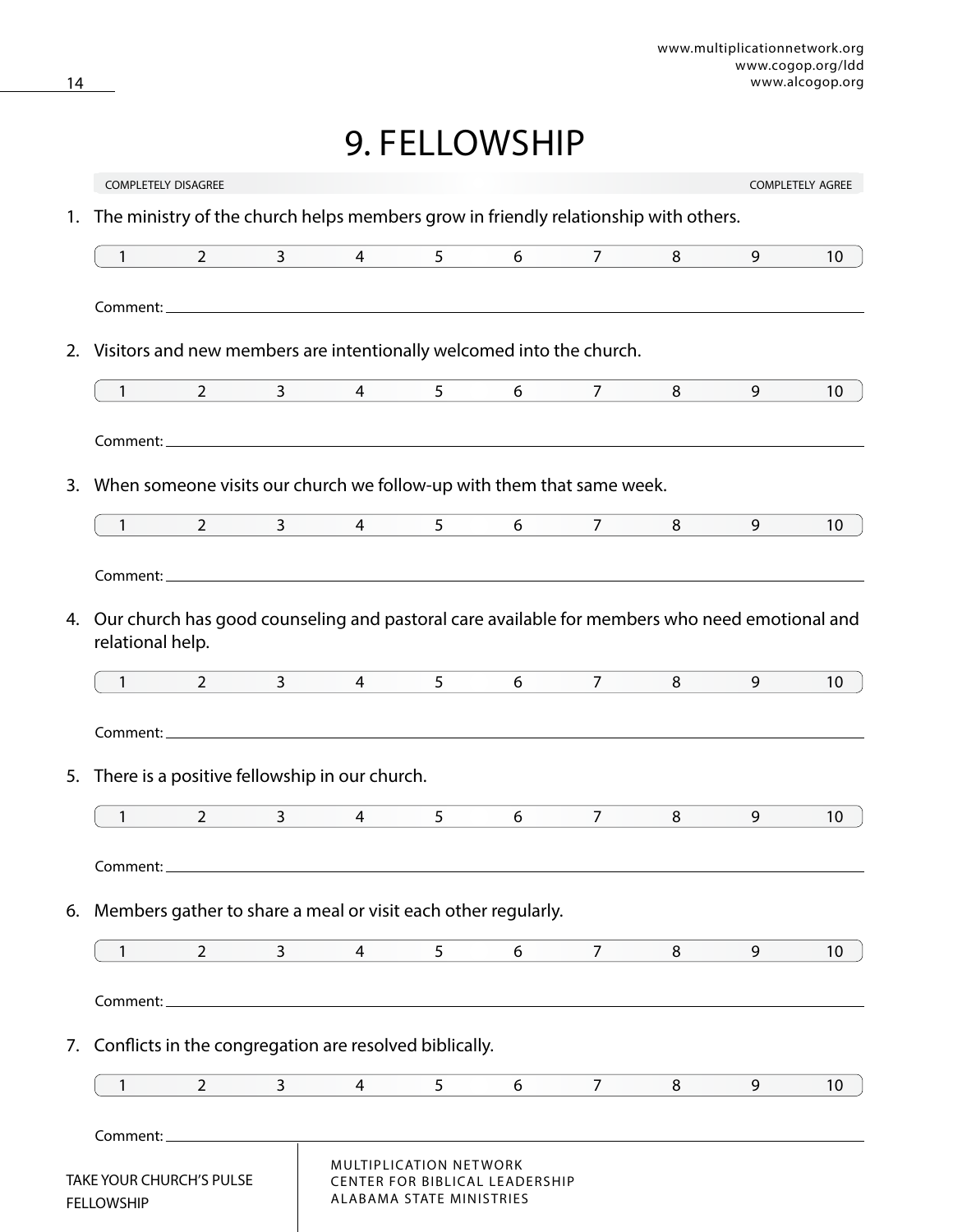### 10. WORSHIP

|                   | <b>COMPLETELY DISAGREE</b>                                                                              |                  |                 |                |                 |                   |   |   | <b>COMPLETELY AGREE</b> |
|-------------------|---------------------------------------------------------------------------------------------------------|------------------|-----------------|----------------|-----------------|-------------------|---|---|-------------------------|
| 1.                | The worship in our church nurtures and strengthens us for the Christian life.                           |                  |                 |                |                 |                   |   |   |                         |
| $\mathbf{1}$      | $\overline{2}$                                                                                          | $\mathbf{3}$     | $\overline{4}$  | 5 <sup>5</sup> | 6               | 7                 | 8 | 9 | 10                      |
|                   |                                                                                                         |                  |                 |                |                 |                   |   |   |                         |
| 2.                | The music used in services helps the congregation experience the living presence of God.                |                  |                 |                |                 |                   |   |   |                         |
| $1 \qquad \qquad$ | $\overline{2}$                                                                                          | $3 \quad \qquad$ | $4\overline{ }$ | 5 <sup>7</sup> | $6\overline{6}$ | $7 \quad \bullet$ | 8 | 9 | 10                      |
|                   |                                                                                                         |                  |                 |                |                 |                   |   |   |                         |
| 3.                | The messages preached are appreciated by the congregation.                                              |                  |                 |                |                 |                   |   |   |                         |
| $\mathbf{1}$      | $\overline{2}$                                                                                          | $3 \sim 3$       | $\overline{4}$  | 5 <sup>5</sup> | 6               | $\overline{7}$    | 8 | 9 | 10                      |
|                   |                                                                                                         |                  |                 |                |                 |                   |   |   |                         |
|                   | 4. Our worship services attract youth.                                                                  |                  |                 |                |                 |                   |   |   |                         |
| $\mathbf{1}$      | $2 \left( \frac{1}{2} \right)$                                                                          | 3 <sup>7</sup>   | $\overline{4}$  | 5              | 6               | $\overline{7}$    | 8 | 9 | 10                      |
|                   |                                                                                                         |                  |                 |                |                 |                   |   |   |                         |
|                   | 5. I feel comfortable inviting a friend or relative to Church.                                          |                  |                 |                |                 |                   |   |   |                         |
|                   |                                                                                                         |                  | $\overline{4}$  | 5 <sup>1</sup> | 6               | 7 <sup>7</sup>    | 8 | 9 | 10                      |
| $\mathbf{1}$      | $\overline{2}$                                                                                          | 3 <sup>7</sup>   |                 |                |                 |                   |   |   |                         |
| Comment:_         |                                                                                                         |                  |                 |                |                 |                   |   |   |                         |
|                   |                                                                                                         |                  |                 |                |                 |                   |   |   |                         |
| $\mathbf{1}$      | 6. Looking at the whole worship experience, I feel satisfied overall.<br>$\overline{2}$                 | $\mathbf{3}$     | 4               | 5              | 6               | $\overline{7}$    | 8 | 9 |                         |
|                   |                                                                                                         |                  |                 |                |                 |                   |   |   |                         |
| Comment:_         |                                                                                                         |                  |                 |                |                 |                   |   |   |                         |
| 1                 | 7. In our worship services the triune God is recognized: Father, Son and Holy Spirit.<br>$\overline{2}$ | $\mathbf{3}$     | 4               | 5              | 6               | $\overline{7}$    | 8 | 9 | 10 <sup>°</sup><br>10   |
| Comment:_         |                                                                                                         |                  |                 |                |                 |                   |   |   |                         |

WORSHIP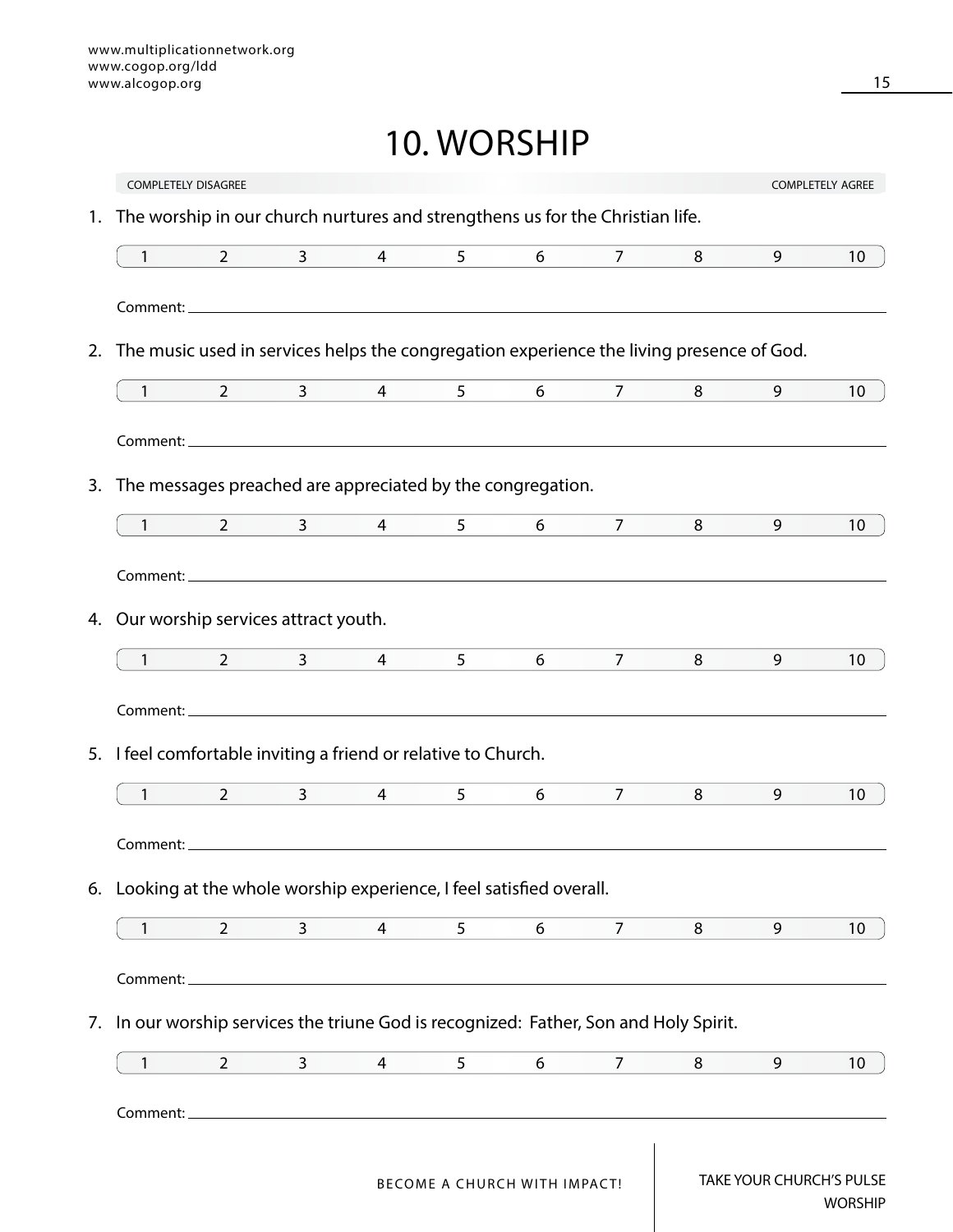| ≒<br>$\overline{\phantom{0}}$<br>I |
|------------------------------------|
| Ē                                  |
| È                                  |
|                                    |
|                                    |

# ALABAMA STATE MINISTRIES<br>CHURCH OF GOD OF PROPHECY

|                          |        | COMMITMENTS OF A |                   | <b>HEALTHY CHURCH</b> |                             |                | FUNCTIONS OF A HEALTHY CHURCH |                |            |         |
|--------------------------|--------|------------------|-------------------|-----------------------|-----------------------------|----------------|-------------------------------|----------------|------------|---------|
|                          | NOISIV | LEADERSHIP       | MOBILIZED<br>BODY | RESOURCES             | <b>TEXT AND<br/>CONTEXT</b> | EVANGELISM     | EDUCATION &<br>DISCIPLESHIP   | <b>SERVICE</b> | FELLOWSHIP | WORSHIP |
| $\overline{\phantom{0}}$ |        |                  |                   |                       |                             |                |                               |                |            |         |
| $\sim$                   |        |                  |                   |                       |                             |                |                               |                |            |         |
| $\sim$                   |        |                  |                   |                       |                             |                |                               |                |            |         |
| 4                        |        |                  |                   |                       |                             |                |                               |                |            |         |
| LN.                      |        |                  |                   |                       |                             |                |                               |                |            |         |
| $\circ$                  |        |                  |                   |                       |                             |                |                               |                |            |         |
| $\overline{\phantom{a}}$ |        |                  |                   |                       |                             |                |                               |                |            |         |
| TOTAL<br>ADD             |        |                  |                   |                       |                             |                |                               |                |            |         |
| DIVIDE                   |        |                  | <b>DIVIDE</b>     |                       |                             |                |                               | DIVIDE         |            |         |
| NUMBER OF<br>QUESTIONS   | Ľ      | Ľ                | $\overline{ }$    | $\overline{ }$        | Ľ                           | $\overline{ }$ | Ľ                             | $\overline{ }$ | Ľ          | Ľ       |
| EQUAL                    |        |                  | EQUAL             |                       |                             |                |                               | EQUAL          |            |         |
| AVERAGE                  |        |                  |                   |                       |                             |                |                               |                |            |         |

MULTIPLICATION NETWORK CENTER FOR BIBLICAL LEADERSHIP ALABAMA STATE MINISTRIES